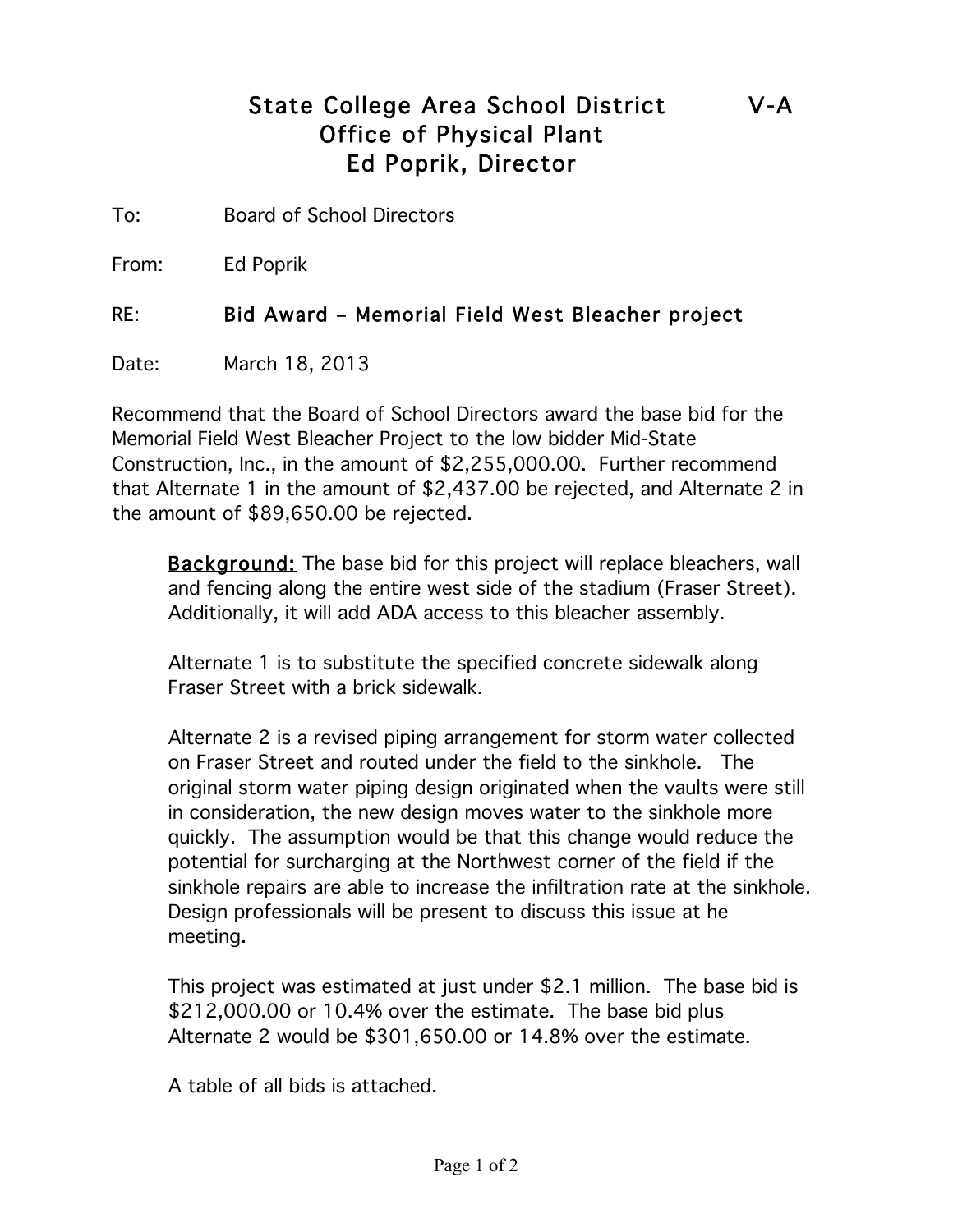| <b>Bidder</b>                    | <b>Base bid</b> | <b>Alternate 1</b> | <b>Alternate 2</b> |
|----------------------------------|-----------------|--------------------|--------------------|
| Mid-State Construction, Inc.     | \$2,255,000.00  | \$2,437.00         | \$89,650.00        |
| J C Orr & Son, Inc.              | \$2,445,197.00  | \$10,439.00        | \$59,400.00        |
| Leonard S. Fiore, Inc.           | \$2,568,000.00  | \$1,500.00         | \$118,000.00       |
| Poole Anderson Construction, LLC | \$2,776,000.00  | \$21,000.00        | \$75,000.00        |
| R.H. Bailey, L.L.C.              | \$4,100,000.00  | \$52,000.00        | \$150,000.00       |
|                                  |                 |                    |                    |
|                                  |                 |                    |                    |
|                                  |                 |                    |                    |
|                                  |                 |                    |                    |
|                                  |                 |                    |                    |
|                                  |                 |                    |                    |
|                                  |                 |                    |                    |
|                                  |                 |                    |                    |
|                                  |                 |                    |                    |
|                                  |                 |                    |                    |

## **Memorial Field Bid Opening: March 13, 2013; 1:30 PM**